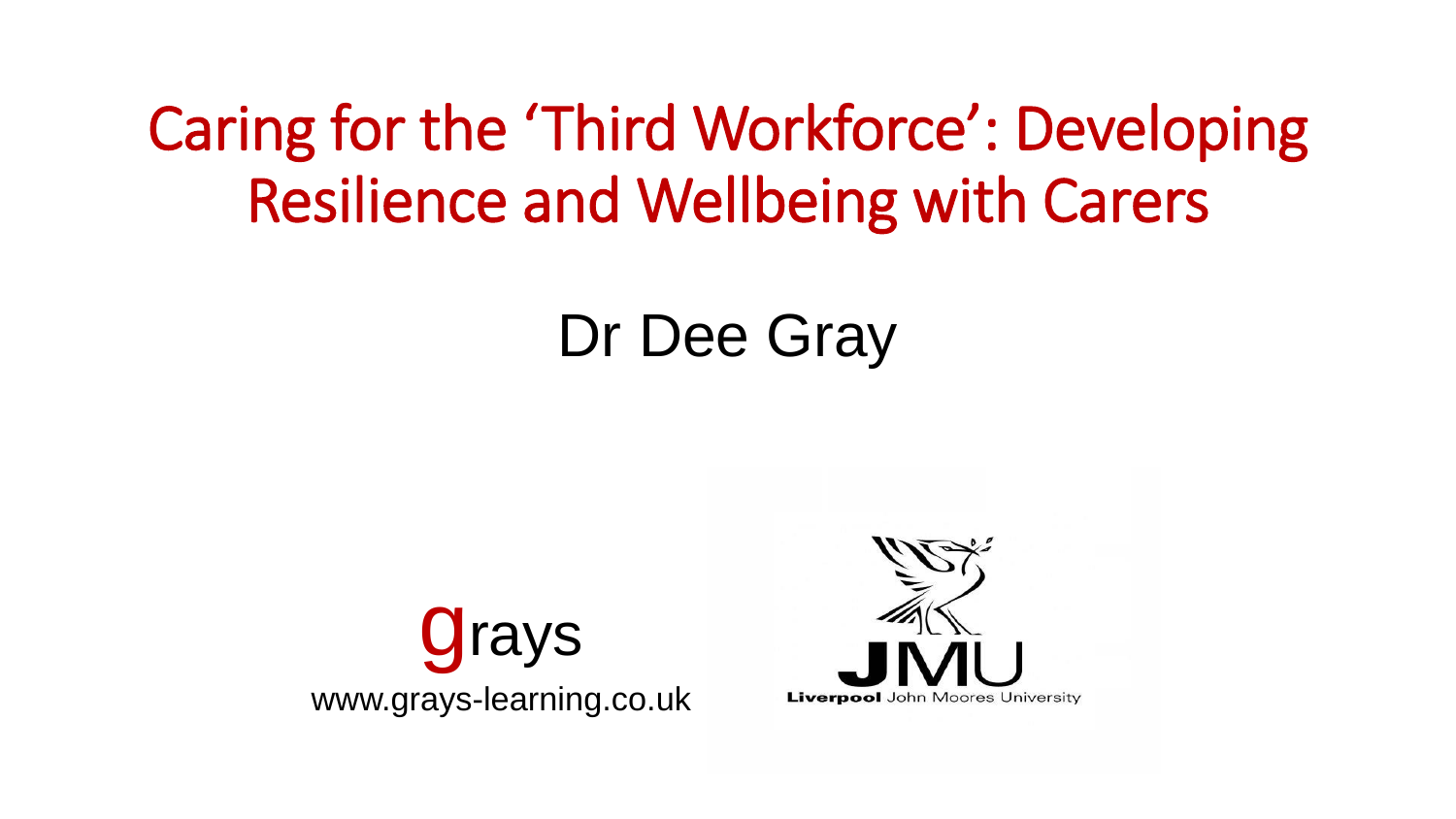# Declaration of Interests

- Who has paid me to give talks Welsh NHS, CIA, grays.
- Who has paid me for advice Welsh NHS, Welsh Government.
- Who has funded my research Welsh NHS, ESRC, ESF, Welsh Government, grays.
- Who has paid for me to attend conferences Welsh Government, University of Wales, grays.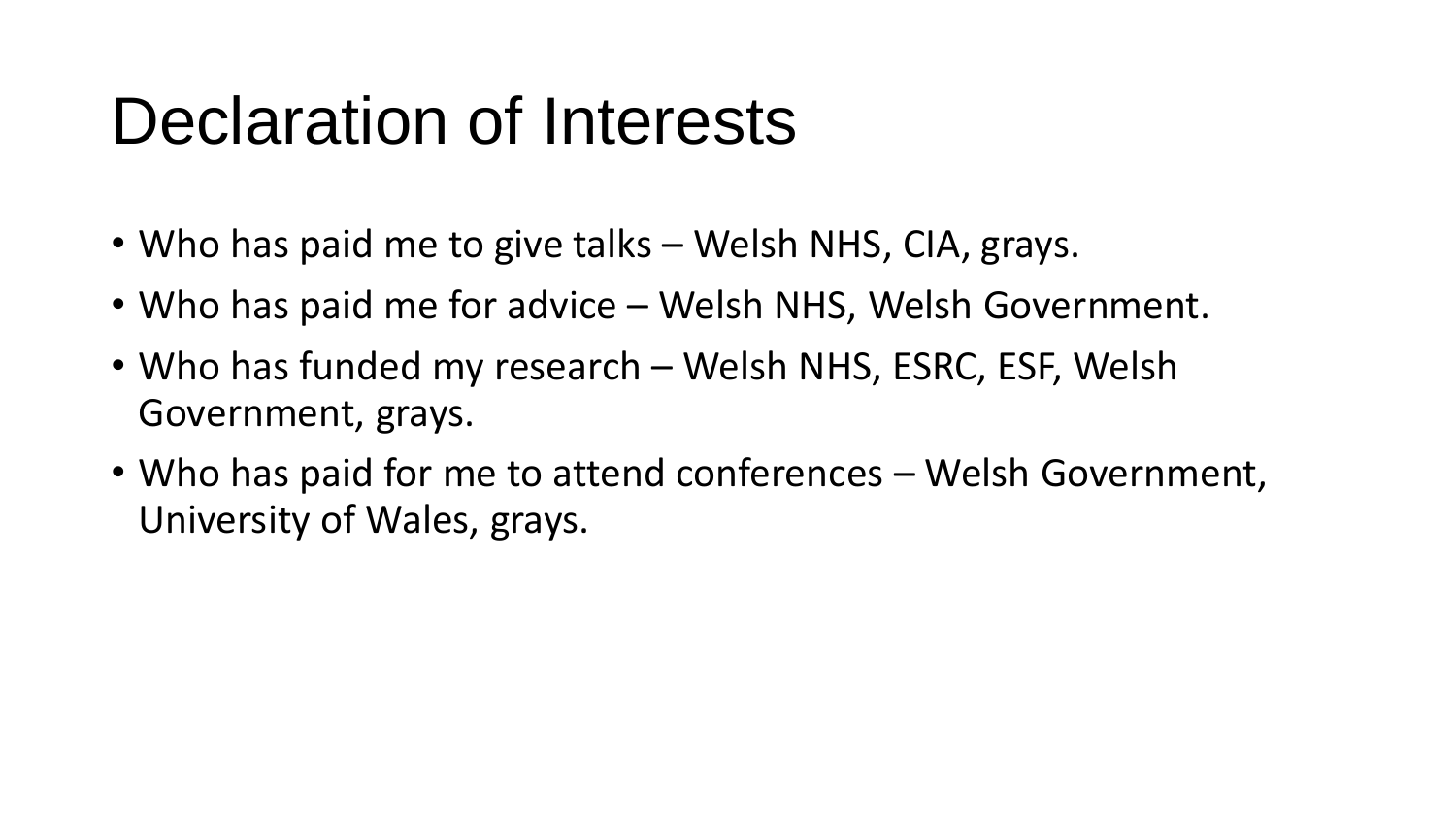1. The 'Third Workforce' is a significant contributor to the health, wellbeing and economy within our countries.

2. In order for carers to endure their 'work role' we need to provide cost effective knowledge and skills that will support them in the long term.

3. We can efficiently develop sustainable capacity for resilience and wellbeing at a grass roots level.

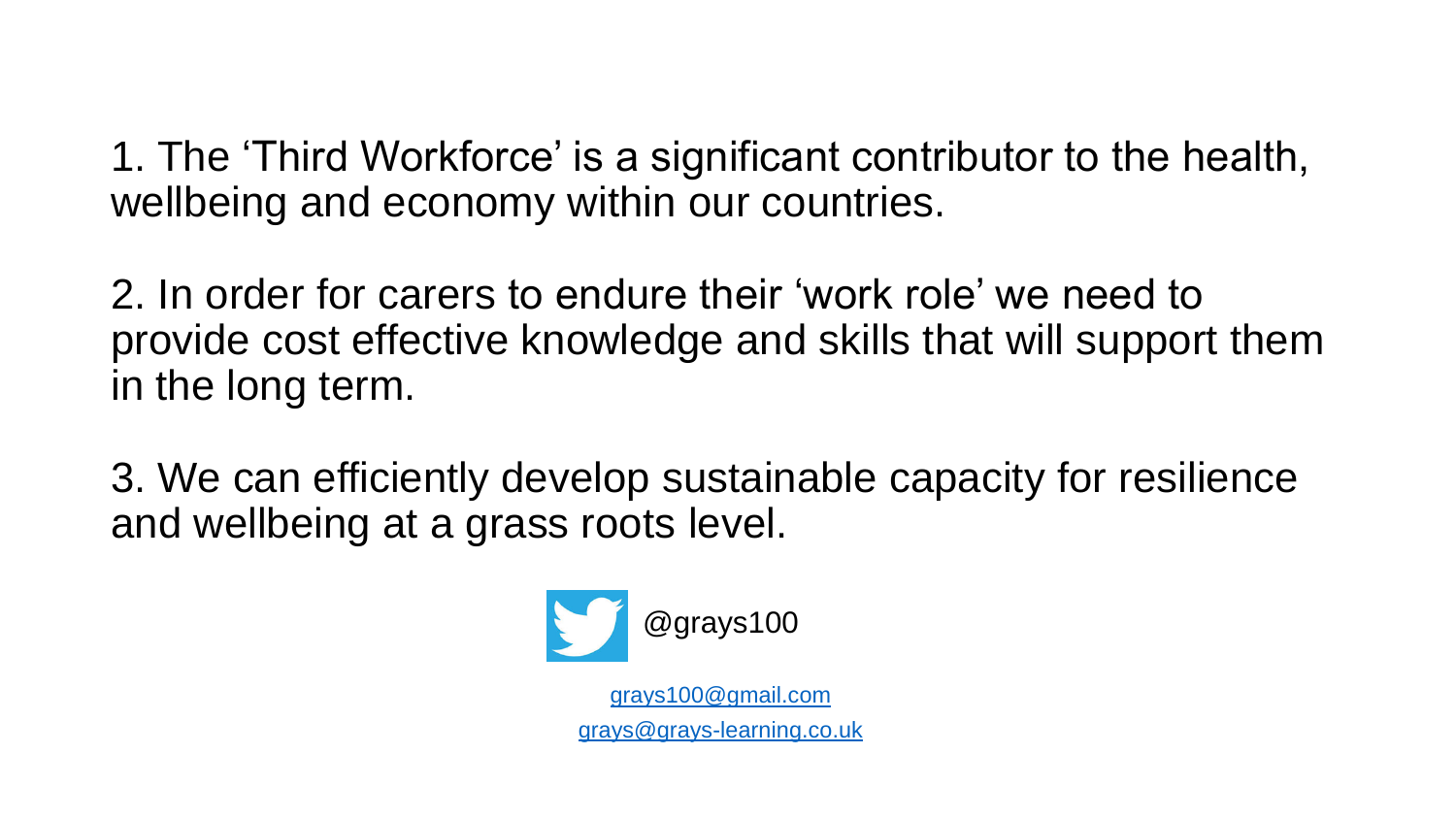#### What are we going to do today?

- Explore a case study of workplace resilience and wellbeing with the 'Third Workforce'
- Develop a Salutogenic understanding of resilience and wellbeing
- Think about how you can utilise this back at work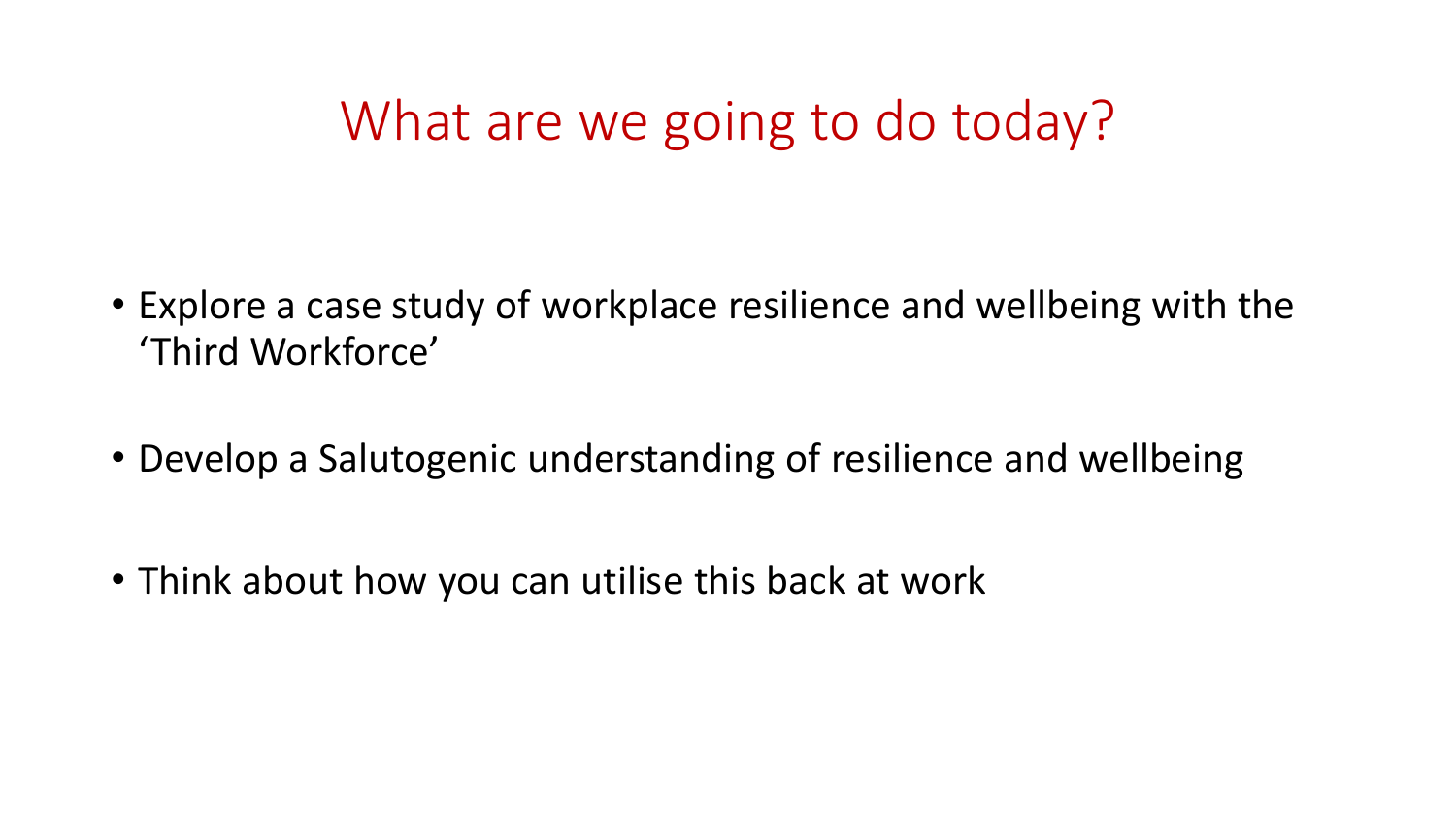# European and UK context

Workplace stress – Demographics

Europe - EU-funded project (2013), the cost to Europe of work-related depression was estimated to be €617 billion annually.

UK (HSE, 2010/11) conservatively estimated the cost of stress, depression and anxiety at £3.6 billion.

Third Workforce - The pressures of caring can take a toll on carers' physical and mental health - 54% of carers have suffered depression because of their caring role; carers also felt more anxious (77%) and more stressed (83%) because of their caring role. Almost 1 in 3 (30%) carers had seen a drop of £20,000 or more a year in their household income as a result of caring.

Carers number 6.5 million, rising to 9 million by 2037. Not a static workforce – 2.1 transition per year.

Cost - Value of caring work estimated £119bn per year – considerably more than total spending on the NHS in England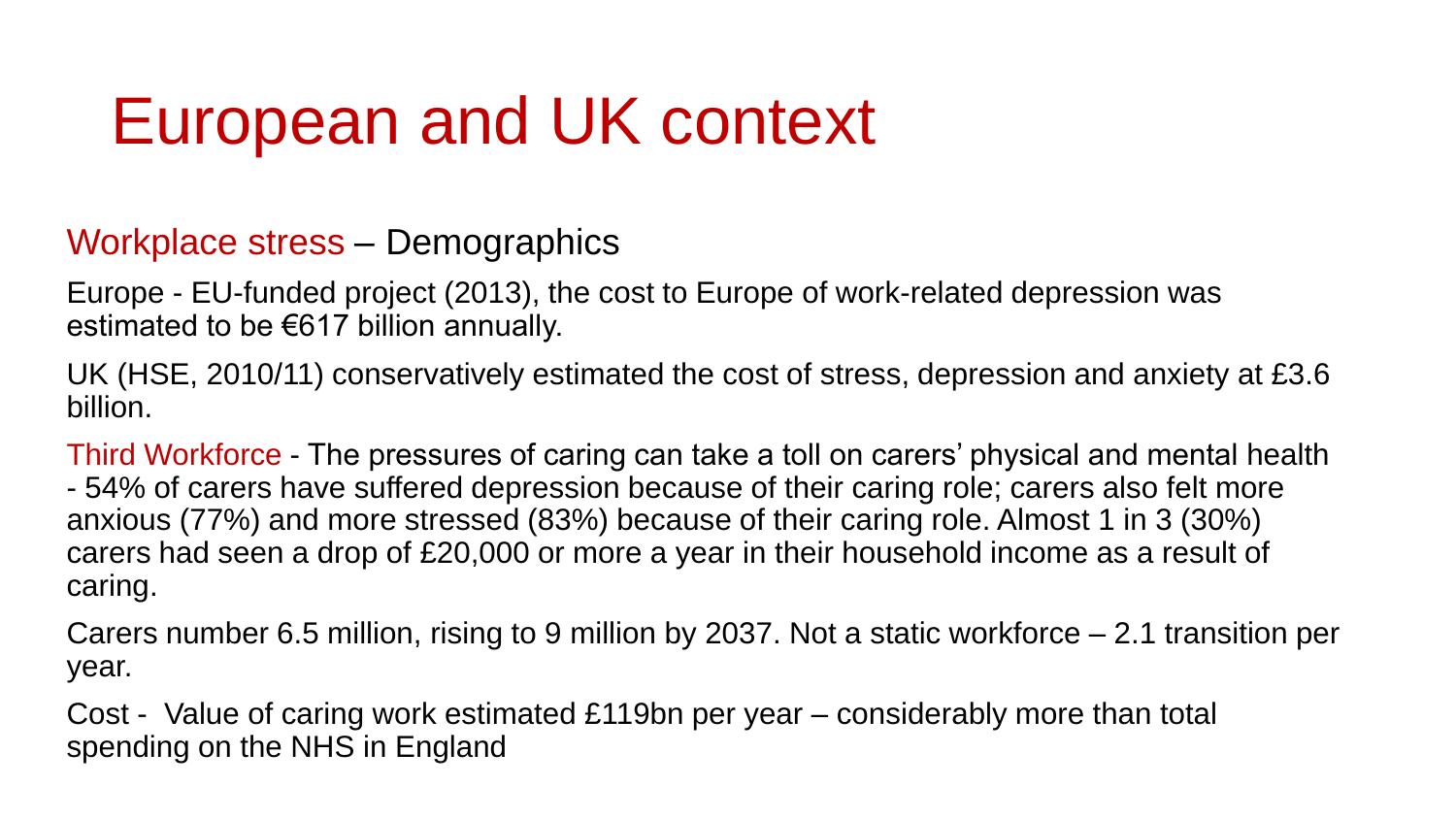# Malaysian context

#### Workplace stress - Demographics

National Institute of Occupational Safety and Health - General increase in workplace depression. In 2015 the Global Kelly Workforce Index on "Worker Preference and Workplace Agility" - 67 per cent of workers in Malaysia will consider a career that can strike a balance between life and career.

Third Workforce workload = Large ageing demographic in Malaysia + in the Asian region shows almost three quarter of patients with mental illness live with family members.

How much is known about wellbeing and resilience of Malaysian Third Workforce? Caregiver's burden impacts upon resilience.

Cost - 10,000 plus at home  $= 1,780.25$  GB per month for 2 elderly relatives.

Overall spending on public sector in recent years is less. Although there is a strong drive to strengthen <u>th</u>e economy, culture and workload indicate there is a likelihood of increased burden on Malaysian Third Workforce.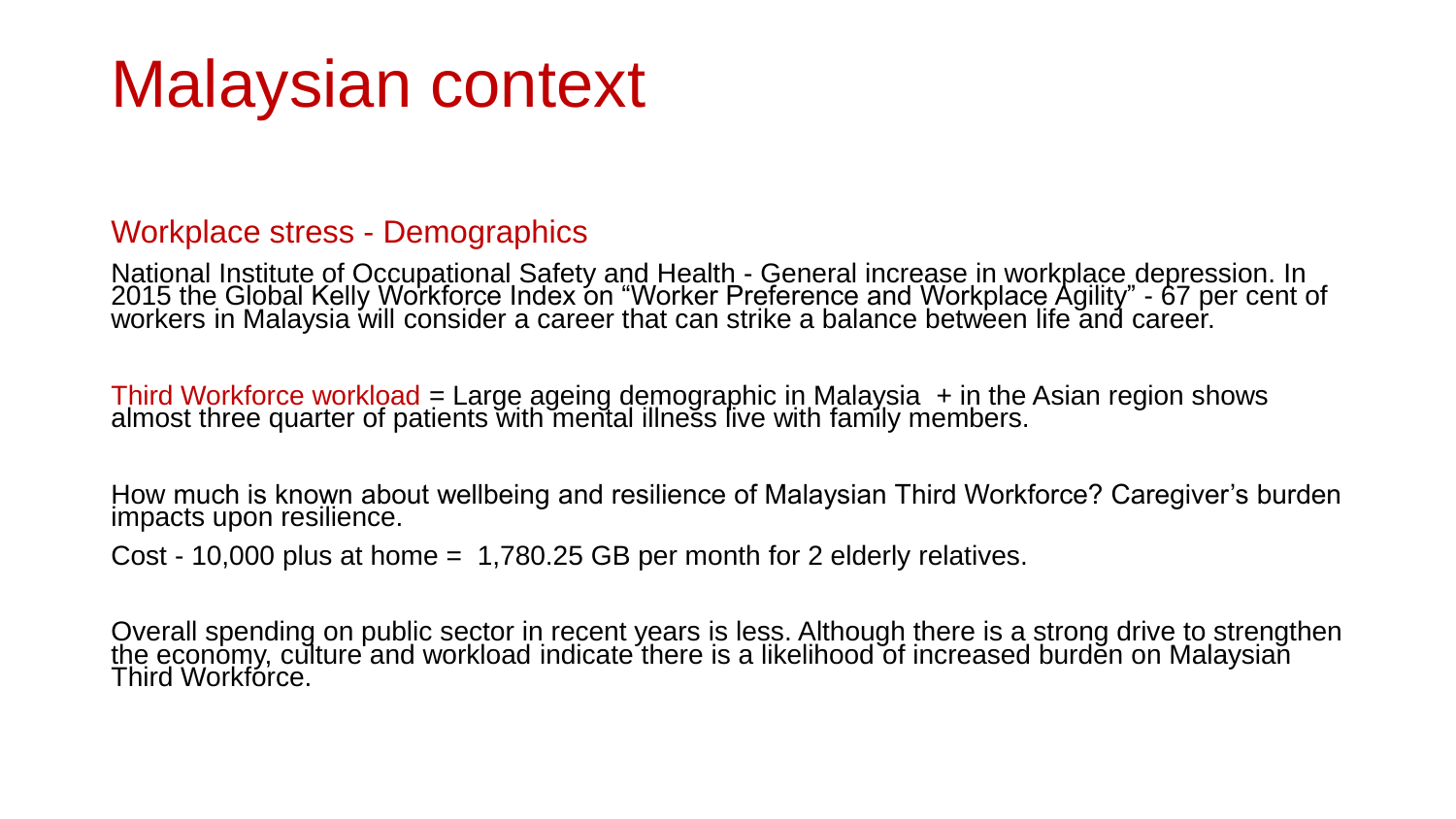# The project

As an unpaid 'Third Workforce', carers provide services that range from simple to complex health care, social and administrative support to families, friends and members of their local communities.

They work alongside colleagues in health and social care on the 'front line' of care delivery. They are vulnerable to stress and burnout, which is evidenced through related cognitive, emotional, and physical decline.

Likelihood for sub-optimal care, and termination of the caring role, results in an increase in public sector services required for the carer and the cared for.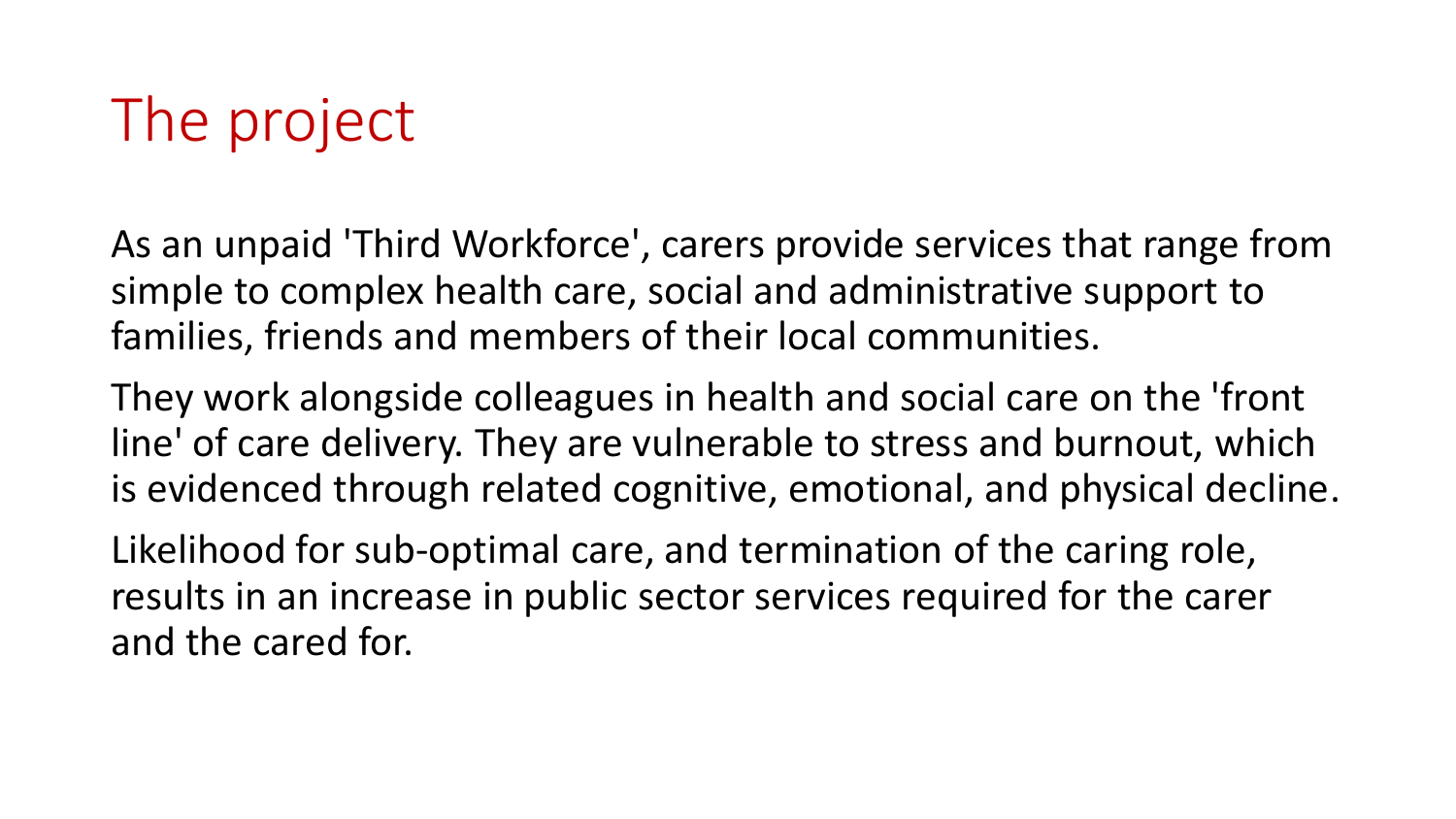# The project intervention - I

The intervention was a resilience and wellbeing programme designed using Antonovsky's (1979) wellbeing theories, known to develop resilience through an emerging 'Sense of Coherence' (SoC).

The theories are incorporated in a resilience model developed by Gray (2014; 2016).

The programme encouraged carers to devise salutogenic solutions to remedy pathogenic responses to isolation, stress, and loss of identity.

Practical application of grays (2014; 2016) model to develop a psychobiological situational awareness of resilience and wellbeing.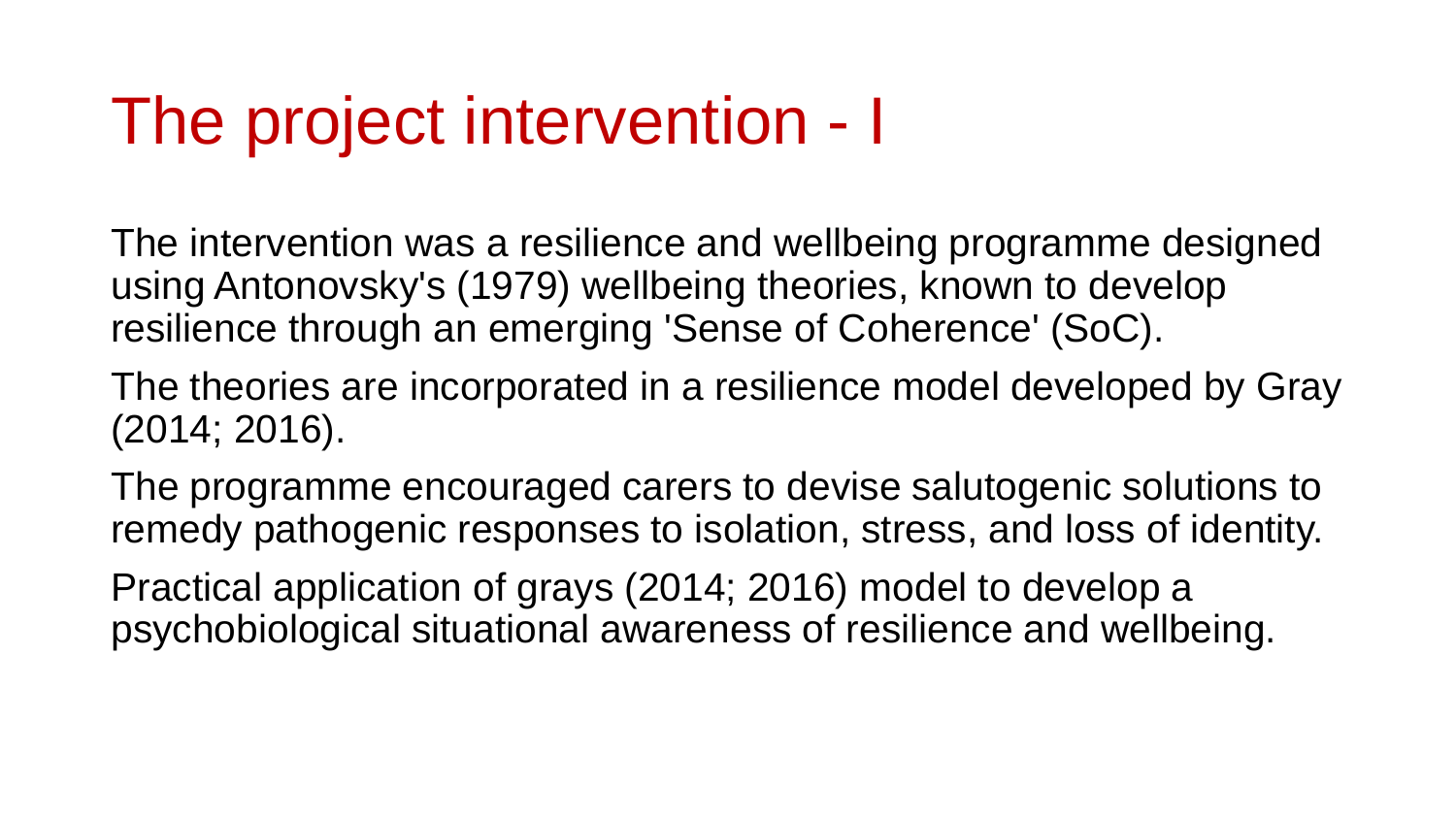# The project intervention - II

- The intervention had a broaden a build design and 'homework' to strengthen social bonds between carers.
- Wanted to determine whether the adapted Resilience and Wellbeing Programme © could address known 'Carer workforce' issues associated with isolation, stress, and identity
- The intervention was evaluated using the Shortened Warwick Edinburgh Mental Wellbeing Scale (SWMWBS), augmented by three qualitative questions before and after the intervention took place.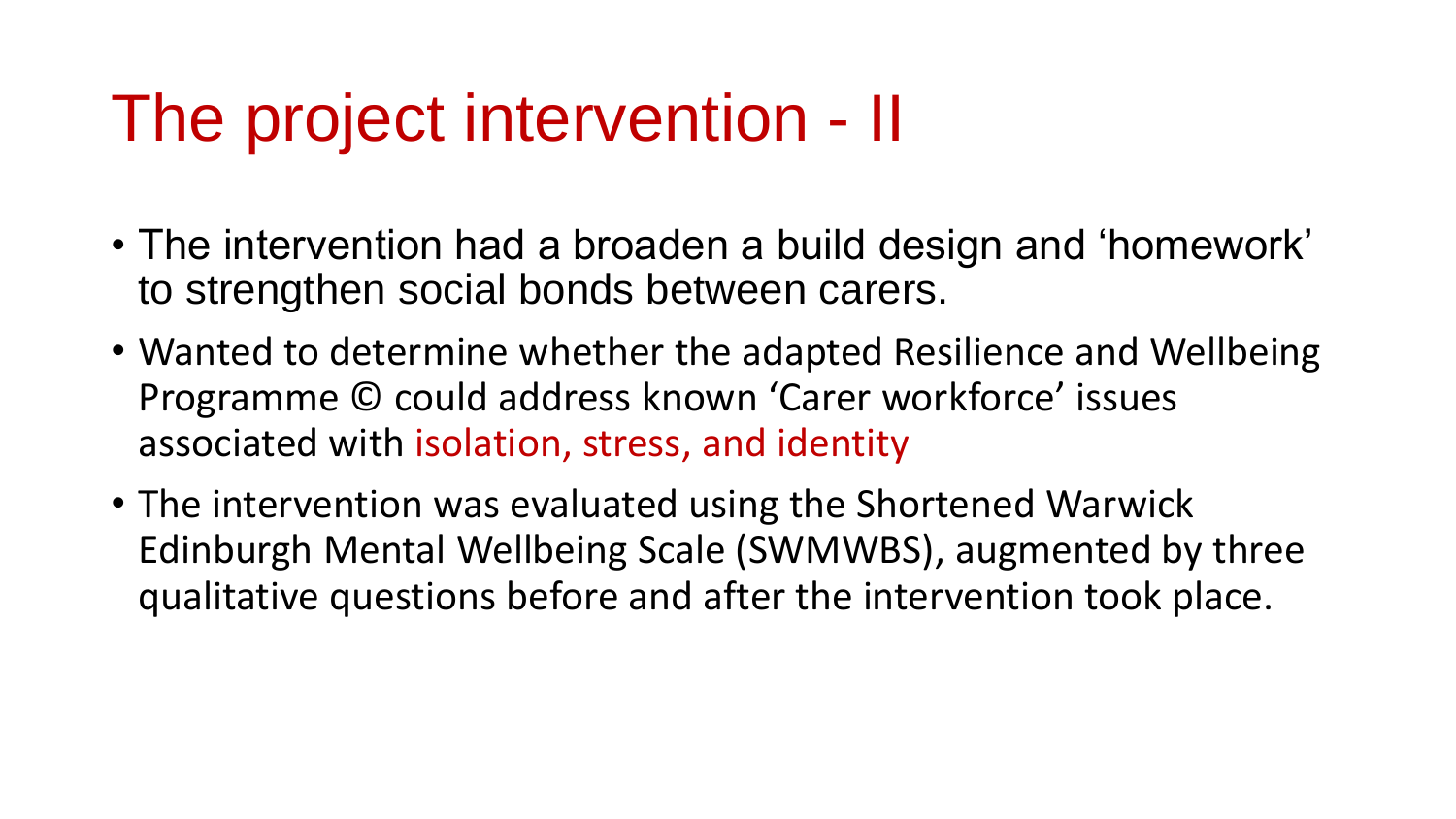#### Visual minutes…

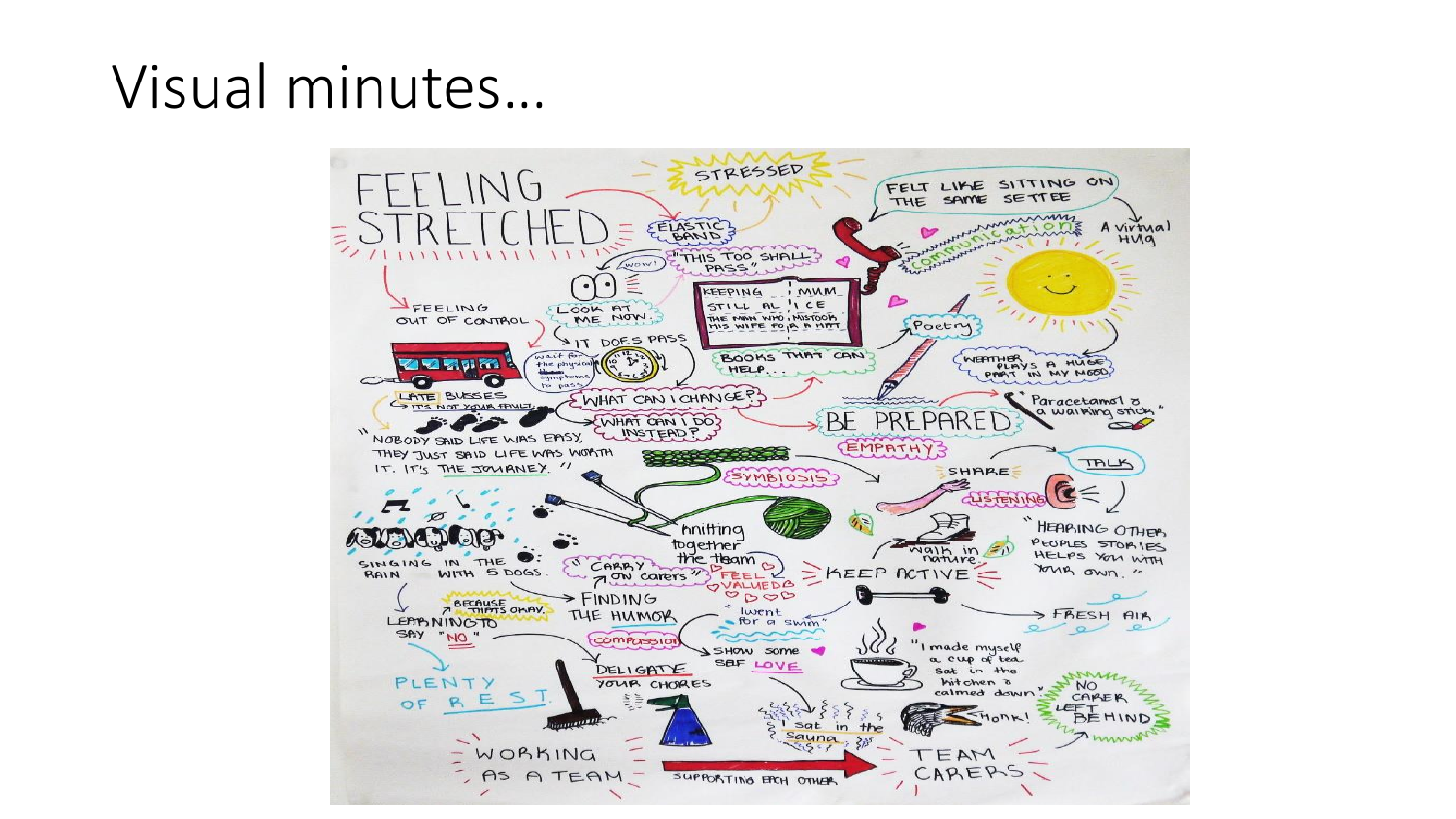

- The findings demonstrated a significant improvement in mental wellbeing (anything over 0.5 would have shown a positive change, we achieved  $r = .78$ ).
- A shift from managing stressors through being physically active to prioritising a positive mindset and 'self' help.
- New identity as 'Caring Friends'. Sustainable peer work group.
- Collection of new experiential descriptors of resilience and wellbeing.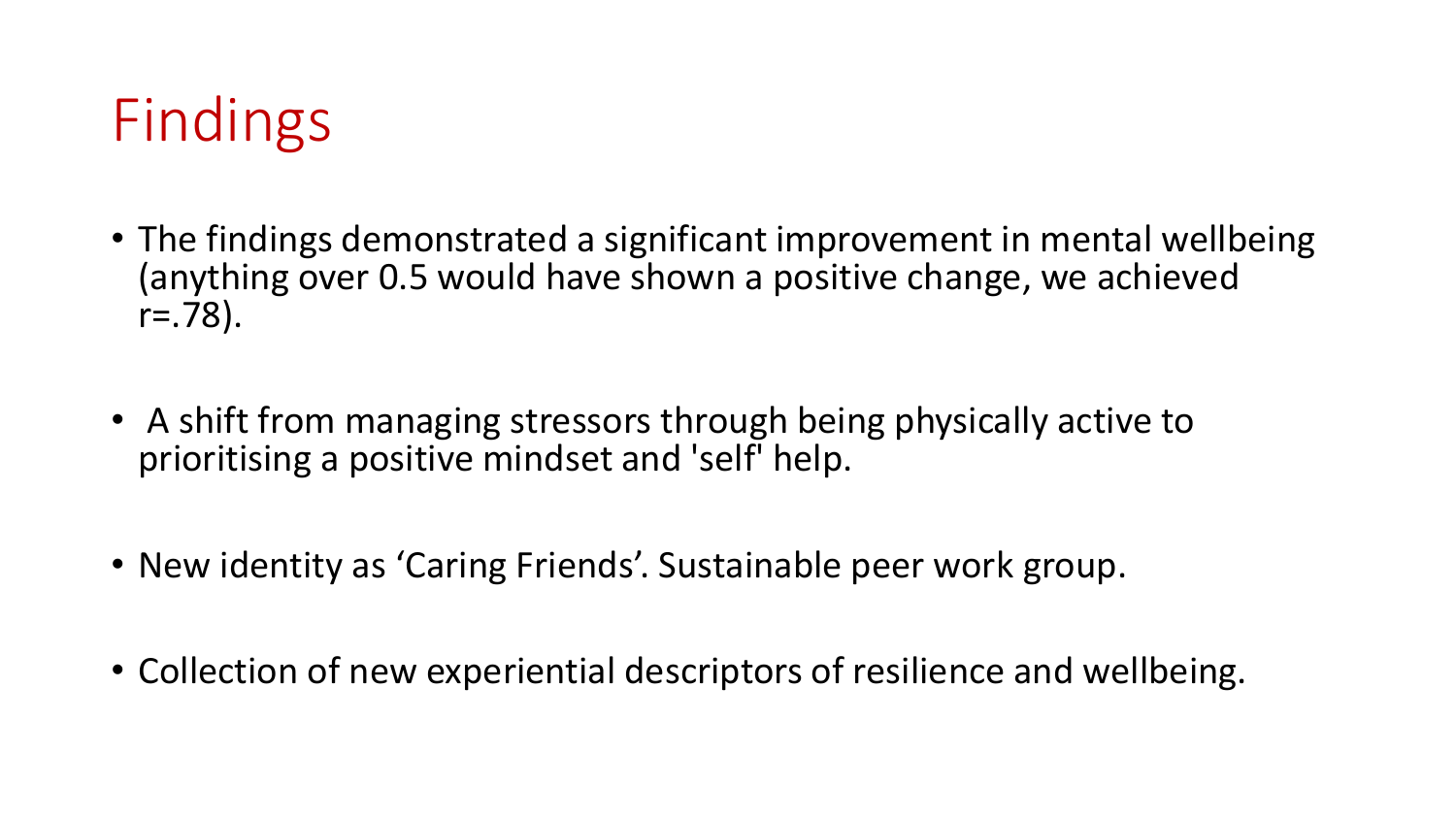#### The Third Workforce Film

• <https://goo.gl/ZMFWjX>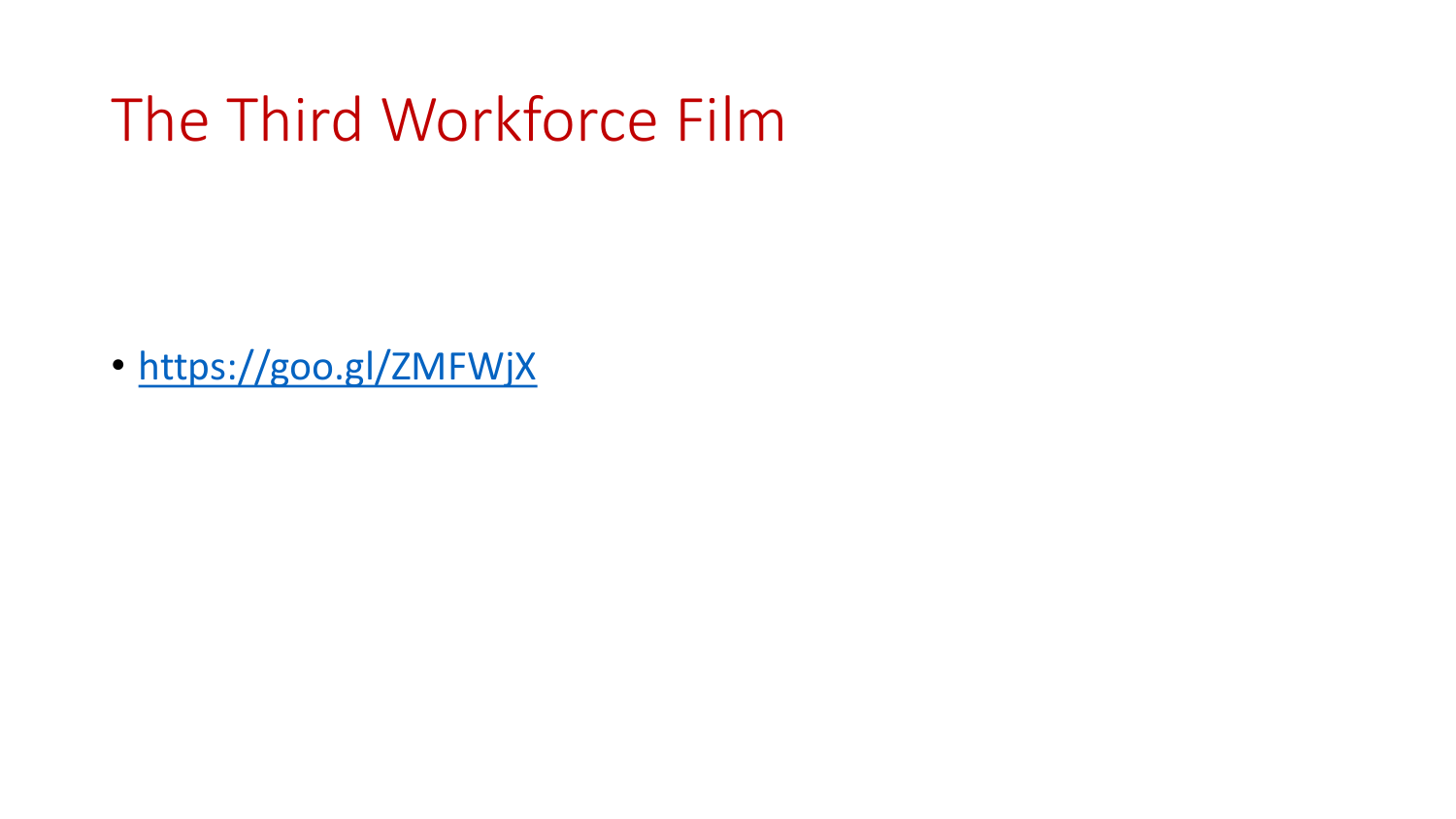#### Let's have a go.....What number are you?

- Develop a situational awareness of your R&W
- Consider where you are on the R&W scale
- Identify what you can do about it
- Action and review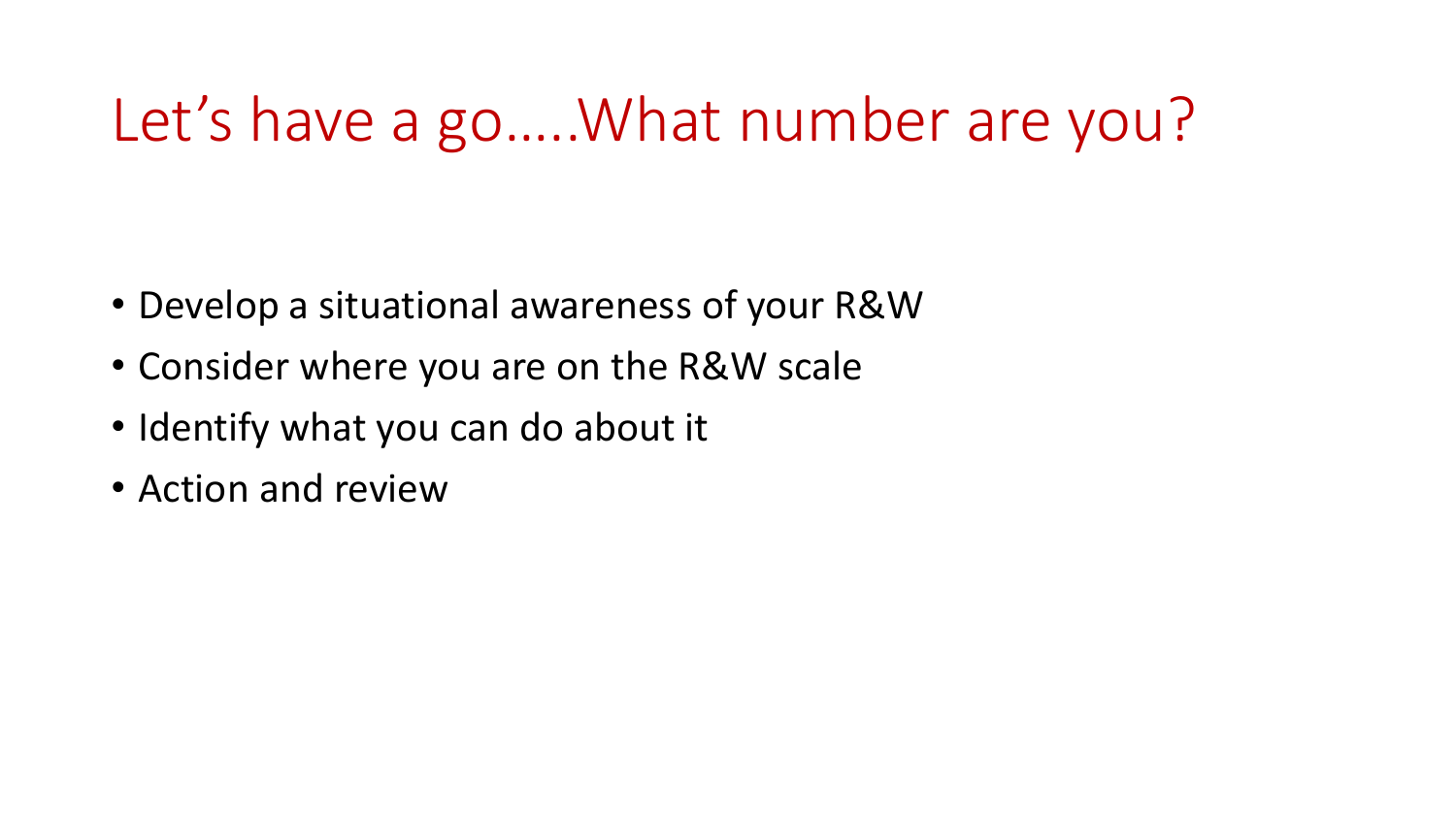1. The 'Third Workforce' is a significant contributor to the health, wellbeing and economy within our countries.

2. In order for them to endure their 'work role' we need to provide cost effective knowledge and skills that will support them in the long term.

3. We can efficiently develop sustainable capacity for resilience and wellbeing at a grass roots level.

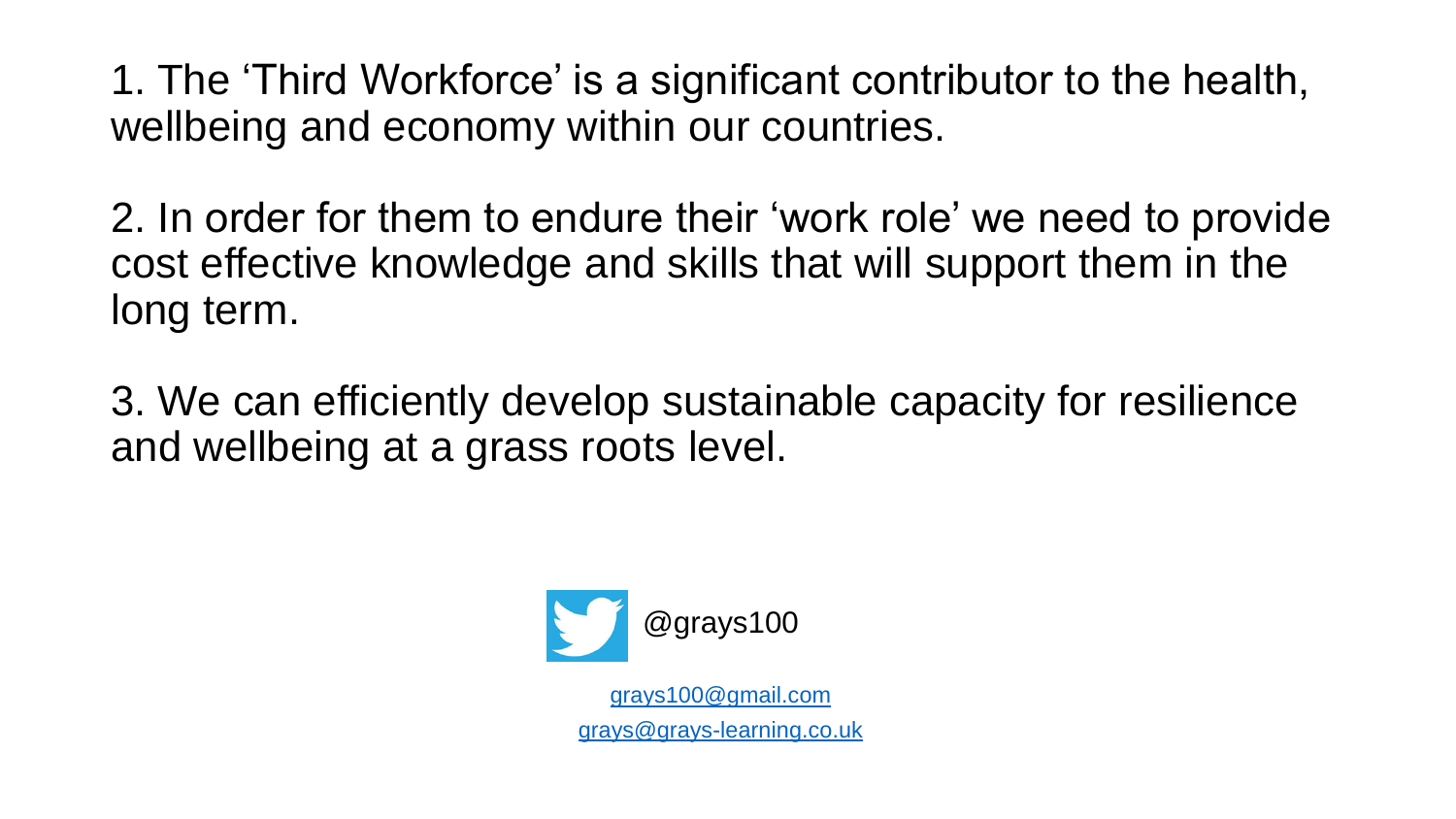Thank You

### Dr Dee Gray